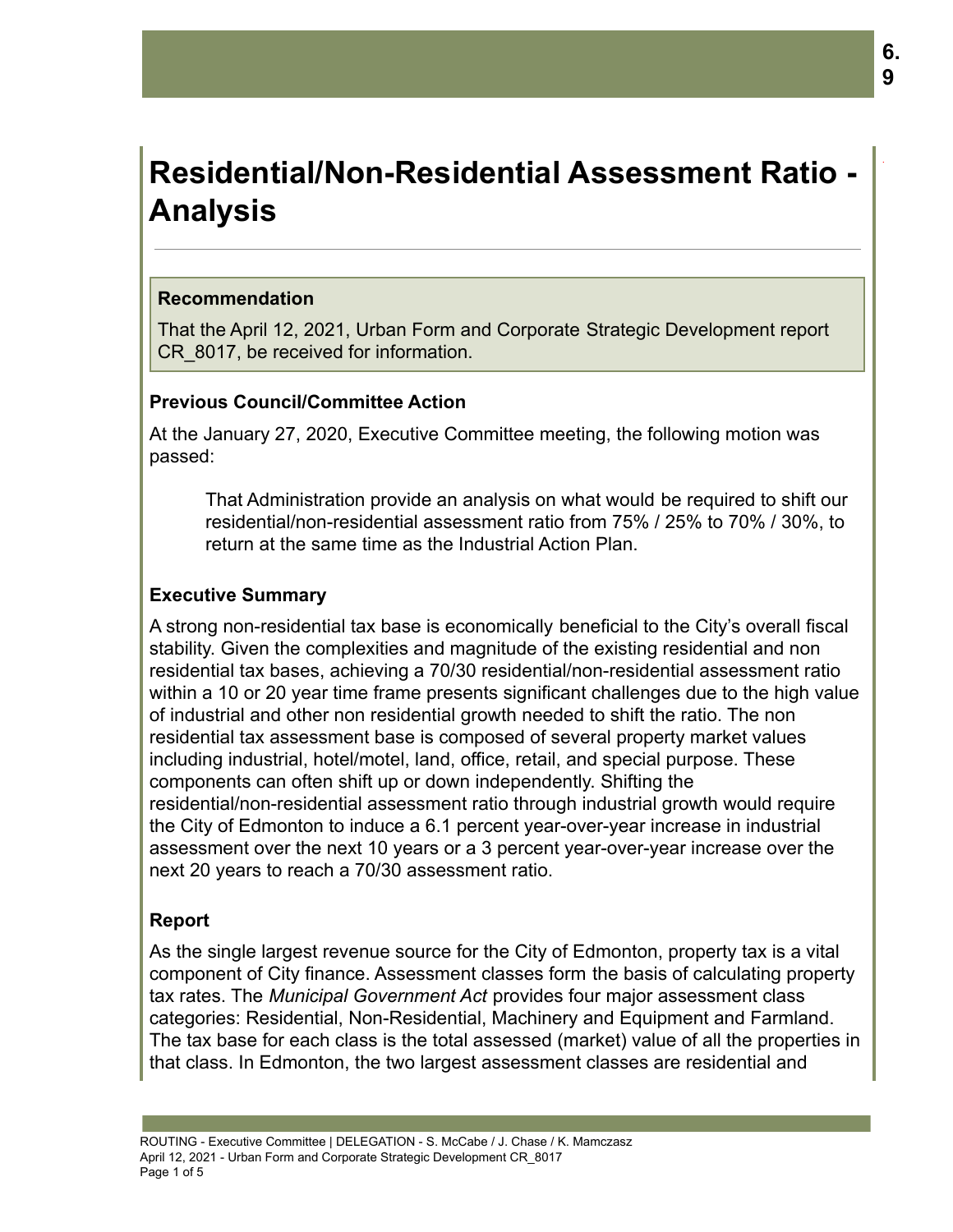non-residential as Machinery and Equipment is not taxed and farm land makes up only a fraction of a percent of the overall base.

As currently approved by Council, non-residential properties pay a higher tax rate on their assessed value. By growing the non-residential tax base relative to the residential base, non-residential revenues grow at a higher rate, which can offset the tax required from the residential tax base.

Recognizing the importance of the non-residential tax base, Administration brought forward the June 21, 2016, Sustainable Development report CR\_3019, Industrial Transformation Road Map Implementation Plan to Executive Committee. The report provided an analysis of the fiscal impacts of industrial growth including a brief discussion on the City's residential to non-residential assessment ratio. The report explored the current assessment ratio and what it would take to shift the ratio to 70 percent residential and 30 percent non-residential. The report concluded that in 2016 it was not realistic for the City of Edmonton to achieve a 70/30 ratio within a 10 or even 20 year horizon. The Industrial Investment Action Plan was developed at this time and contained a series of actions to support industrial non-residential growth. Additional detail on previous analysis can be found in Attachment 1.

Since 2016 there have been significant changes to Alberta's and Edmonton's regional economies, even before the recent effects of the COVID-19 pandemic. Overall growth has slowed significantly in both residential and non-residential sectors; however, the ratio between residential and non-residential tax assessments continues to shift in favor of the residential tax base.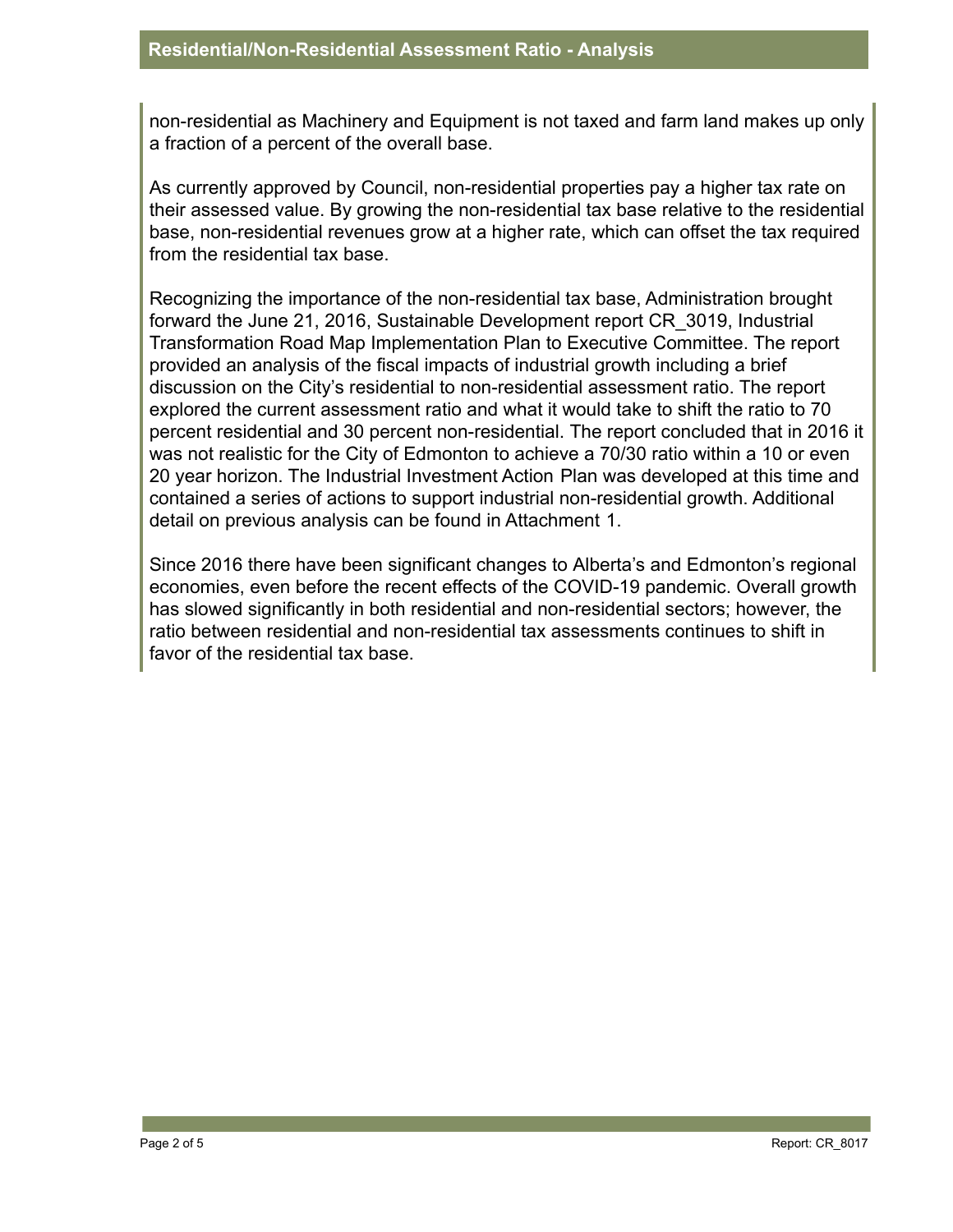

# Figure 1

Figure 1 shows that residential growth outpaced industrial growth from 2012 to 2016, then both remained relatively flat to 2020.

The updated 2020 analysis shows that it would require an additional \$10.6 billion in non-residential property assessment to be added to the existing tax base to shift the Assessment ratio to 70 percent residential and 30 percent non-residential. Spreading that out over 10 years, it would take an additional \$1.06 billion per year of non-residential growth assuming no additional residential growth. Over 20 years it would require an additional \$530 million in annual non-residential growth.

It is difficult to compare the additional required assessment growth to current growth rates because, over the past five years, the value of the non-residential tax base has decreased by \$2.6 billion. There has been construction and new developments in the past five years; however, at the same time, the overall assessed value of non-residential properties has dropped more in value than it has gained in new construction. Given the negative growth status of the non-residential tax base, it is unlikely that the City could generate an additional \$1.06 billion of non-residential growth each year for 10 years (or \$530 million per year in 20 years) to reach a target of a 30 percent non-residential tax base.

# **Next Steps**

Despite the challenges associated with shifting the tax ratio, Administration continues to advance economic development in support of non-residential growth. The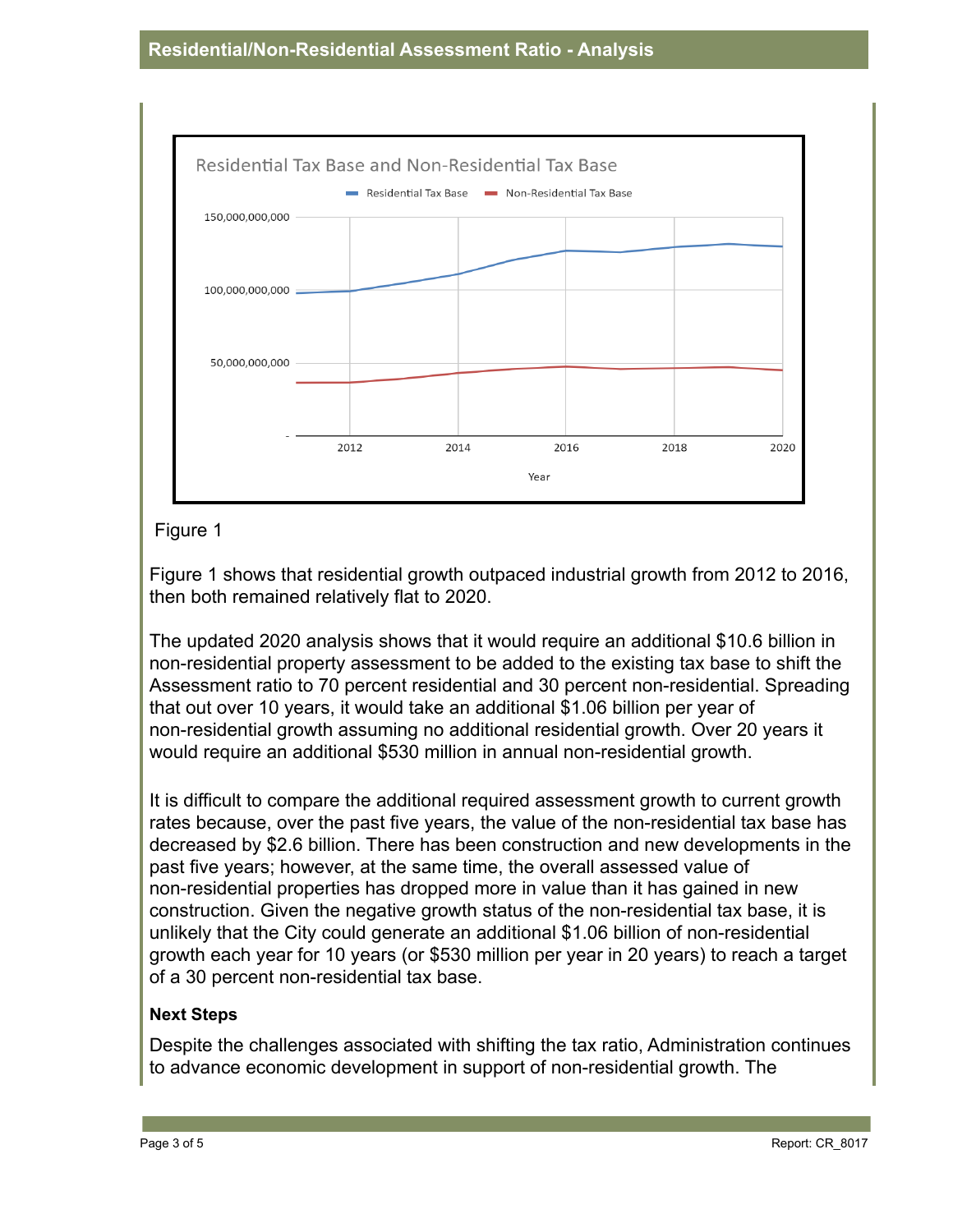non-residential base's net-positive contribution to the City's finances makes growing the non-residential tax base an imperative to support Council's goals of a prosperous region and a healthy livable city with amenities and services for the citizens. There is no one solution to growing the non residential tax base. Instead it will require a wide range of actions to attract investment, maintain competitiveness and support existing businesses to thrive and grow.

There are a number of actions Administration is taking to support this work:

- April 12, 2021, Urban Form and Corporate Strategic Development report UFCSD00208, Economic Action Plan, also at the April 12, 2021, Executive Committee, outlines a range of economic development activities that will support industrial growth. A detailed summary of the actions supporting industrial growth and alignment with the Industrial Action Plan actions are found in Attachment 2.
- Administration continues to support the investment attraction work of Edmonton Global, which will be an important part of supporting economic diversification and growing the non-residential tax base. Working with the City's economic development partners in the region is an important part of making Edmonton an attractive place to invest.
- The Client Liaison Unit continues to support efficient processes to reduce red tape and provide enhanced customer service in support of development, including non-residential development.
- Improving the City's permit and licensing services and reducing regulatory requirements (e.g., Zoning Bylaw Renewal) is critical to support, attract and grow businesses in Edmonton.
- The City Plan sets a course that supports a focus on urban redevelopment and densification in nodes and corridors. City Plan is expected to further support higher rates of growth in urban commercial employment uses such as office and retail. It is anticipated that over the longer term this will result in a higher corresponding impact on forecasted assessment growth, which will ultimately support the City's fiscal stability.

## **Corporate Outcomes and Performance Management**

| Corporate Outcome(s): The City of Edmonton has a resilient financial position |            |           |           |  |
|-------------------------------------------------------------------------------|------------|-----------|-----------|--|
| Outcome(s)                                                                    | Measure(s) | Result(s) | Target(s) |  |